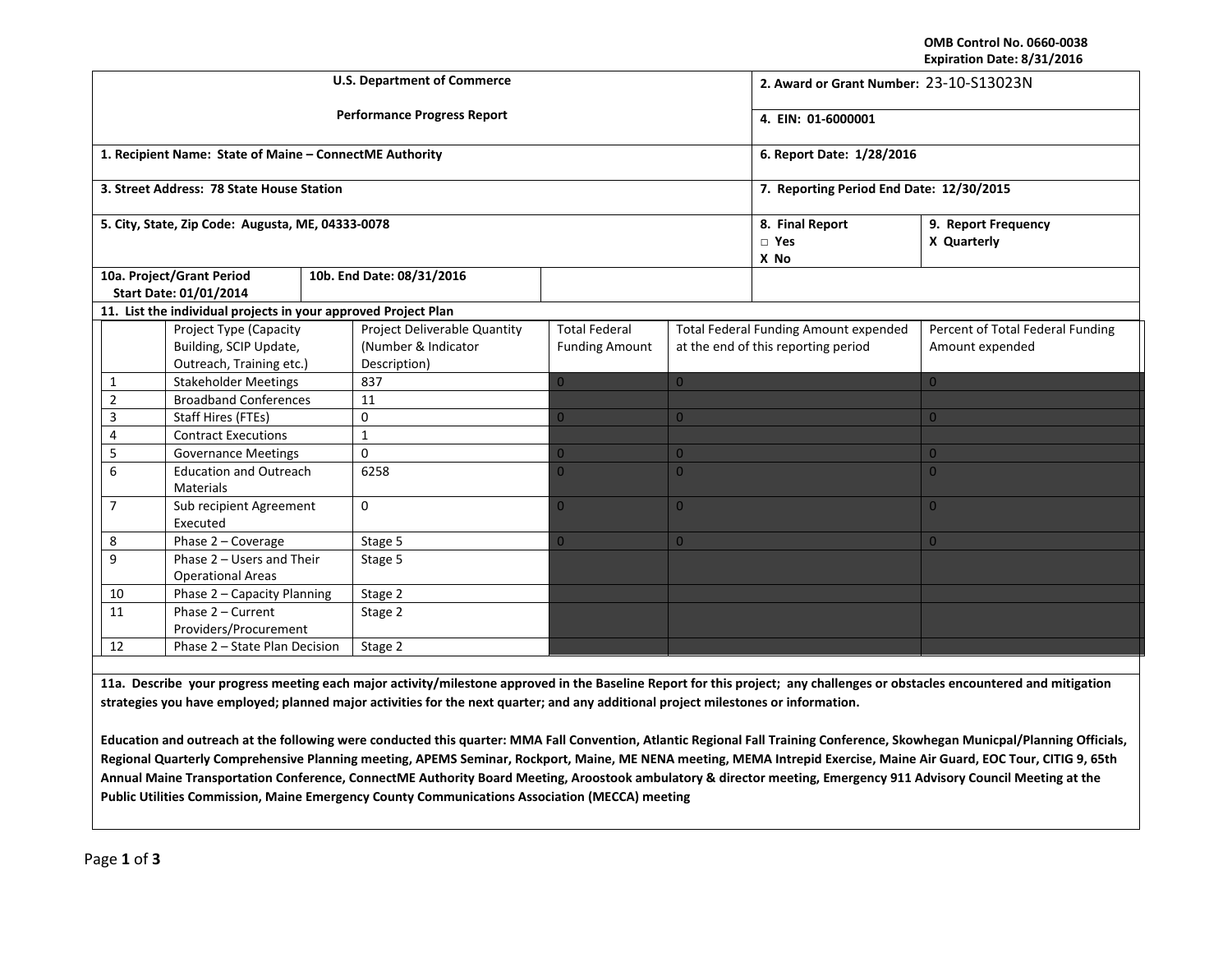|                 | The next MICC governance meeting is tentatively being scheduled in March, discussions for a New England regional meeting and other events are also being planned for the |
|-----------------|--------------------------------------------------------------------------------------------------------------------------------------------------------------------------|
| coming quarter. |                                                                                                                                                                          |

11b. If the project team anticipates requesting any changes to the approved Baseline Report in the next quarter, describe those below. Note that any substantive changes to the

**None at this time. "Phase 2" budget amendments were approved for the grant.**

**11c. Provide any other information that would be useful to NTIA as it assesses this project's progress.**

**Education and outreach is ongoing. State plan and Governor communication planning are in process.**

11d. Describe any success stories or best practices you have identified. Please be as specific as possible.

The FirstNetME team has continued to use the created logo and several marketing materials for handouts and booth setups at events. Social media, along with the project website are used to alert, inform and ensure communication to all stakeholder groups. Updates to the layout and messaging continues to be reviewed.

**12. Personnel**

12a. If the project is not fully staffed, describe how any lack of staffing may impact the project's time line and when the project will be fully staffed.

**NA**

## **12b. Staffing Table**

|                                                                                                                                       | <b>Job Title</b>           |                  | FTE %           | <b>Project(s) Assigned</b>                             |        |        |                        | Change                 |                        |  |
|---------------------------------------------------------------------------------------------------------------------------------------|----------------------------|------------------|-----------------|--------------------------------------------------------|--------|--------|------------------------|------------------------|------------------------|--|
| Program Director, ConnectME Authority                                                                                                 |                            |                  |                 | Initiated (no reported hours per the quarterly report) |        |        |                        | None                   |                        |  |
| Add Row<br>Remove Row                                                                                                                 |                            |                  |                 |                                                        |        |        |                        |                        |                        |  |
| 13. Subcontracts (Vendors and/or Subrecipients)                                                                                       |                            |                  |                 |                                                        |        |        |                        |                        |                        |  |
| 13a. Subcontracts Table – Include all subcontractors. The totals from this table must equal the "Subcontracts Total" in Question 14f. |                            |                  |                 |                                                        |        |        |                        |                        |                        |  |
| Name                                                                                                                                  | <b>Subcontract Purpose</b> | Type             | RFP/RFQ         | Contract                                               | Start  | End    | <b>Total Federal</b>   | <b>Total Matching</b>  | Project and % Assigned |  |
|                                                                                                                                       |                            | (Vendor/Subrec.) | Issued<br>(Y/N) | Executed<br>(Y/N)                                      | Date   | Date   | <b>Funds Allocated</b> | <b>Funds Allocated</b> |                        |  |
| Tilson                                                                                                                                | FirstNet SLIGP Phase 1     | Vendor           | Υ               | ۷                                                      | 10/01/ | 08/31/ | \$744,815              | \$0                    |                        |  |
|                                                                                                                                       |                            |                  |                 | (contracted                                            | 2014   | 2018   |                        |                        |                        |  |
|                                                                                                                                       |                            |                  |                 | executed                                               |        |        |                        |                        |                        |  |
|                                                                                                                                       |                            |                  |                 | during Q6                                              |        |        |                        |                        |                        |  |
|                                                                                                                                       |                            |                  |                 | reporting                                              |        |        |                        |                        |                        |  |
|                                                                                                                                       |                            |                  |                 | period)                                                |        |        |                        |                        |                        |  |